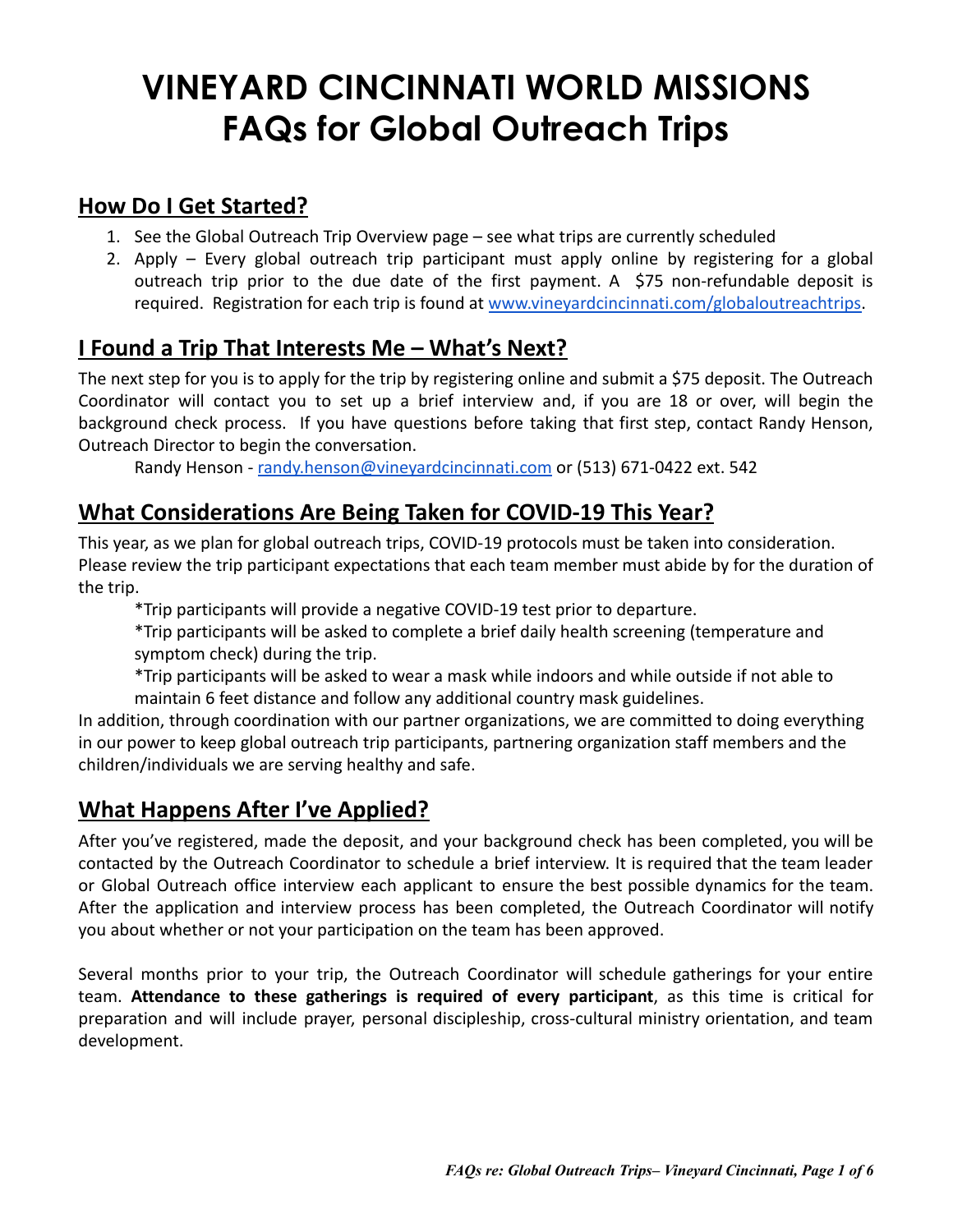### **Who Is Eligible To Go?**

Participants 12 years old & up are welcome (\**Keshena, WI - team members must be 13 or older*) - minors must travel with an adult family member. Above all, the number one qualification for every team member is a desire to serve, the ability to be flexible with how God might be leading the ministry time, and an eagerness to be part of a true team effort. You know best your physical or energy level limitations and we ask that you weigh those against the work projects we will be doing. With specific questions about eligibility or participation recommendations, contact the Outreach Coordinator.

### **What are the Fees and Deadlines?**

Trip fees and deadlines vary based on the duration of the trip, location and travel expenses. See the Global Outreach Trip Overview page for specifics for the trip you are interested in. *The cost of a global outreach trip includes airfare, in-country transportation, outreach projects, travelers insurance, as well as food and lodging.* Fees **do not cover** passport, country visa, necessary vaccinations or meals in the airport. We do recommend that if you would like any souvenirs or personal items during travel that you bring along cash for this.

We understand that for many, the cost of the trip feels overwhelming. Yet we have witnessed time and again that if God is calling you to a trip, He will provide the resources to send you. Don't let money concerns alone stand in your way.

Payment and donations for global outreach trips through Vineyard Cincinnati can be made by credit card through the website. Checks should be made payable to **Vineyard Cincinnati** and sent to the following address.

Vineyard Cincinnati Attn: Outreach Coordinator 11340 Century Circle East Springdale, OH 45246

If you are raising support, please have donors write **Global Outreach Trip – (the destination of the trip)** in the memo line. **For tax reasons, instruct donors NOT to put your name on the check.** Instead, use a Contribution Card to accompany their check (see sample Contribution Card attached below).

### **How do I Raise Financial Support?**

You are taking the exciting step to go where God is leading you through a Global Outreach trip. You may initially see the financial cost as an obstacle, however we believe for each person who is being called to global outreach ministry, there are those in their family, circle of friends, and the church who may feel called to help those around the world and want to empower and support you through prayer and financial support. Ideas on how to raise funds for your trip are available from the Global Outreach Team and your trip team leader.

When raising support, it is important to follow IRS and church guidelines that are designed to maintain moral, legal, and ethical standards of giving. The following guidelines regarding contributions for global outreach trips sponsored by Vineyard Cincinnati are intended to help participants as they seek to fund or raise financial support for the cost of their trip while at the same time helping participants, donors, and Vineyard Cincinnati operate within the published IRS regulations for charitable contributions.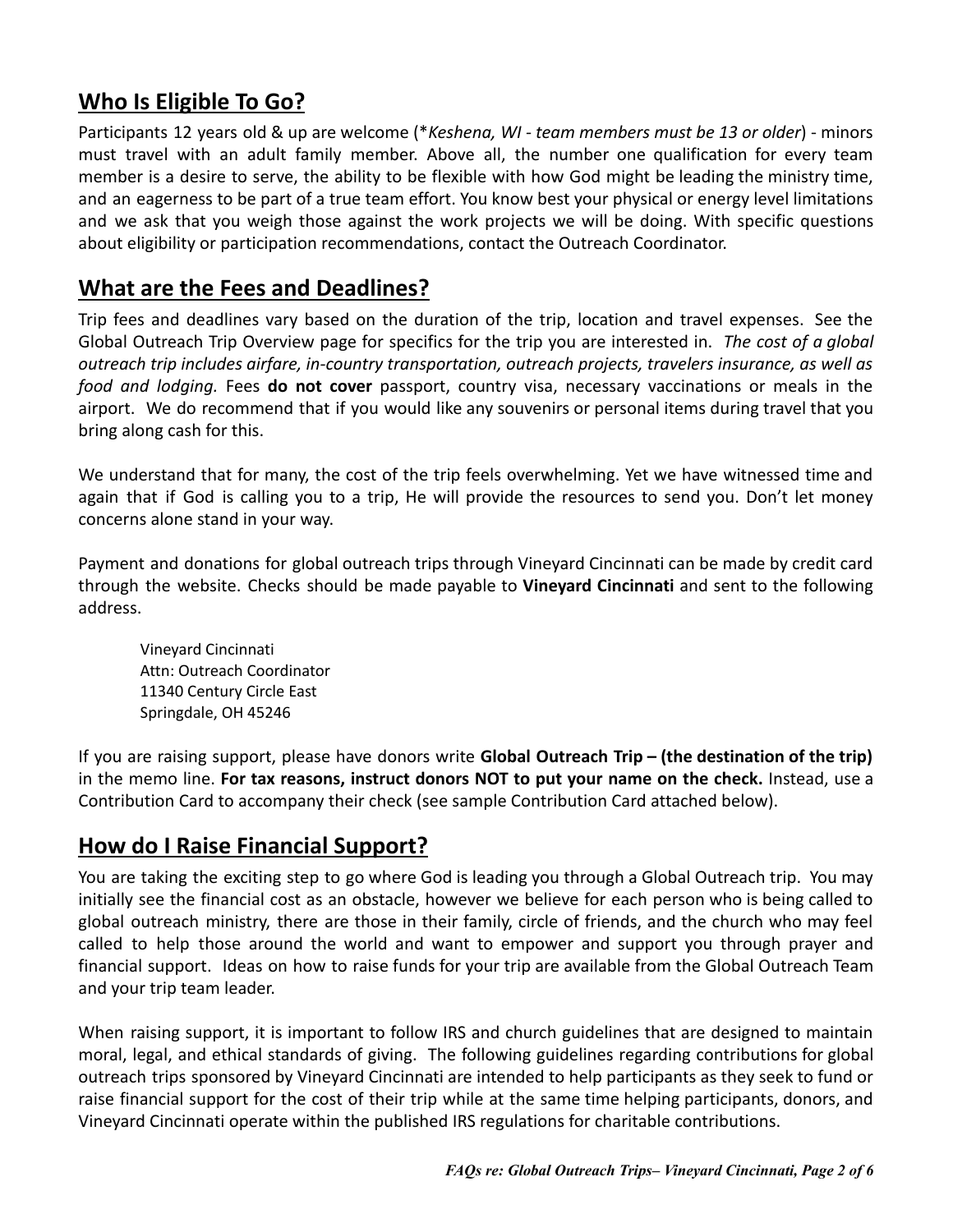Please note that the following guidelines reflect Vineyard Cincinnati's understanding of current IRS regulations regarding charitable contributions and how these regulations may apply to the funding of global outreach trips; however, as with all tax issues, please consult with your tax adviser if you have questions regarding tax deductibility of charitable gifts.

#### **1. Tax-Deductible Gifts**

Contributions to Vineyard Cincinnati to help fund the costs of your own or another participant's global outreach trip are tax-deductible and Vineyard Cincinnati will issue a contribution statement/receipt based on the following criteria:

- The trip's primary purpose is mission work and is sponsored by Vineyard Cincinnati, including determining the timing and nature of the trip, qualifications for participants, and trip costs.
- Vineyard Cincinnati retains control of all funds and is responsible for the disbursement of all trip expenses.
- Donations are made by check and payable to **Vineyard Cincinnati**. (Please note: contributions directly made payable to a participant are not tax-deductible.)

#### **2. Refunds and Cancellations**

#### **If a participant cancels or fails to meet pre-established trip guidelines for payment**

If a participant is unable to go on their scheduled trip for any reason or fails to make payment by the established trip guidelines, contributions given toward their trip are *non-refundable*. However, all contributions, less any administrative and/or other costs incurred (e.g., air ticket cancellation fees, visa fees, etc.), will be placed into Vineyard Cincinnati's Short Term Missions account. If, in the future, the participant chooses to go on another ministry trip, they will then have the right to apply to receive funding from the Short Term Missions account.

#### **If a trip is canceled by the church**

If a trip is canceled for any reason by Vineyard Cincinnati, confirmed contributors to that trip will be notified and given the option to either have their contributions returned to them or have their contribution be retained by Vineyard Cincinnati to be used in support of Global Outreach Ministry in another capacity at Vineyard Cincinnati's discretion.

#### **3. Over payments**

Any amounts contributed over the published cost of the trip cannot be refunded; instead these contributions will be applied towards general and/or common expenses of the particular trip or be used in another manner in support of Global Outreach Ministry at the discretion of Vineyard Cincinnati.

With any questions, please contact the Outreach Department before beginning to raise support for your trip.

### **What about Travel Arrangements?**

**Passports are required for international trips** and each individual is responsible for securing his or her own passport. The earlier you apply for your passport, the better. You can expedite an application, but a rush application significantly adds to the cost involved. If this is your first time getting a passport, you must apply in person, but you can fill out all the forms in advance and get them online. Check out the US state department to find the passport facility nearest you and to learn the ins-and-outs of the process: [https://travel.state.gov/content/travel/en/passports.html.](https://travel.state.gov/content/travel/en/passports.html)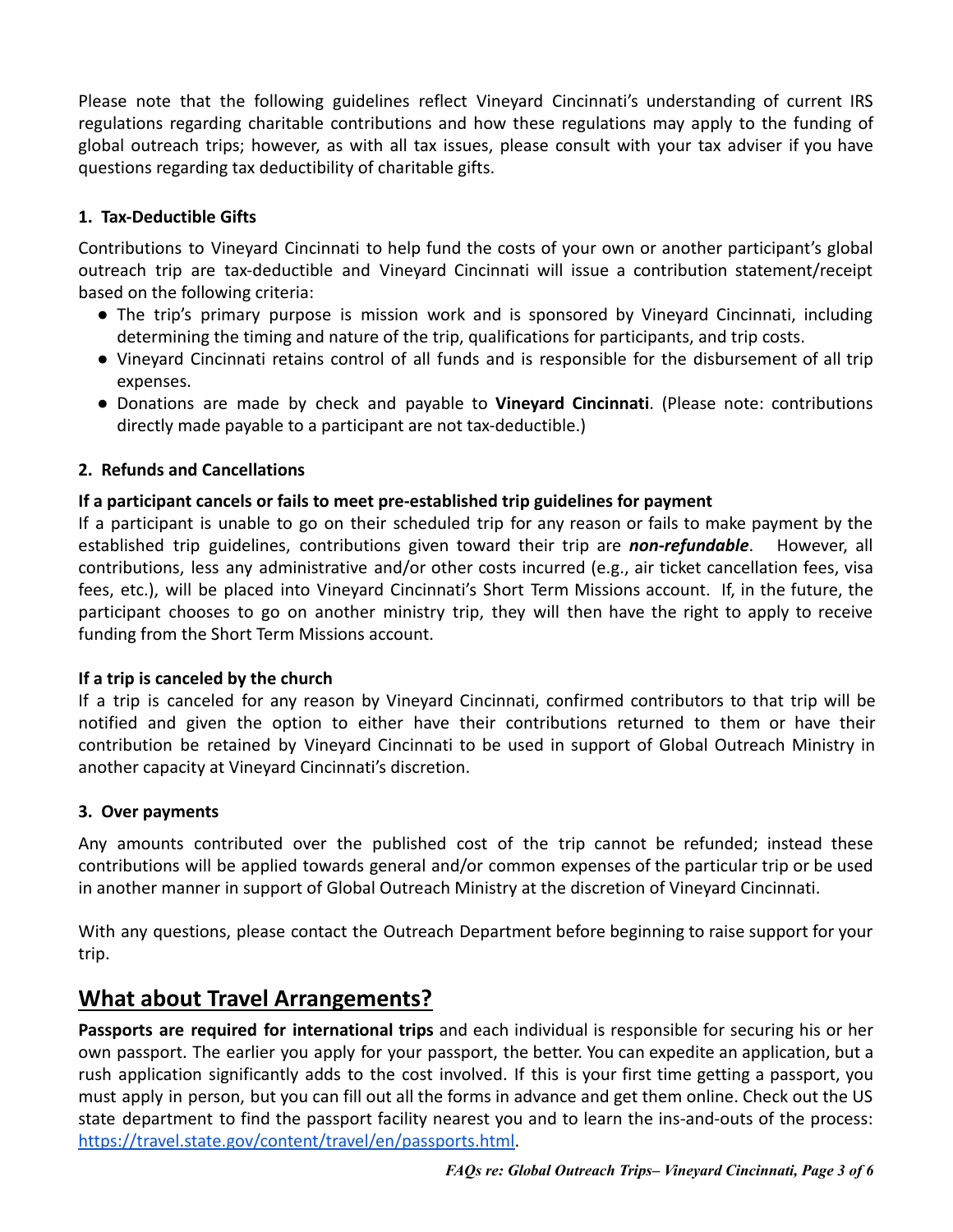Airfare will be purchased as a block for the team in order to capitalize on group discounts. For this and other administrative reasons, accommodating individual requests for redeeming frequent flyer miles is not feasible. Much of the global outreach experience has to do with being part of a team and seeing what God can do when we all work together, so it enhances the team's experience when we begin and end the trip together as a group. Also, attempts at making individual travel arrangements increases the demand on our host ministry teams, as they are typically responsible for transporting teams to and from the airport. Once in the host country, you will continue to travel as a group by bus or van. Because you will stay together as a group during the trip, you should not plan on being able to explore on your own in country.

Shuttle service will be provided from Vineyard's campus to the airport to ensure that all participants arrive at the airport in sufficient time prior to their flight and begin their travels as a team.

#### *Luggage*

Luggage restrictions change from airline to airline. Your trip leader will cover specifics with you.

#### *Pictures and Videos*

We recommend bringing a still and/or video camera to capture your experience. At times, cultural and religious beliefs may limit or prohibit the taking of photos or videos. Please respect and adhere to any policies and instructions given by your team leader and the partner agencies on the ground.

#### *Traveling Money*

The amount and kind of spending money for each trip varies, but you should plan on bringing some personal cash with you for food or snacks in the airports during travel or for souvenirs. Trip leaders will guide you through suggested amounts and currency exchange.

#### *Documents Needed to Travel*

Documents needed for each trip vary, but all trips outside the US require a valid US passport with at least 6 months remaining before expiration. Additional documents (some of which require a notary seal of your signature to be valid) may include:

- Visa Application with one valid passport photo
- **●** Emergency Form
- Health Form
- **●** Liability Release Form
- Vaccination Card

### **Will I Need Vaccinations or Insurance?**

Not all trips require vaccinations, so this is something your trip coordinator will provide for you once you have been accepted to join a team. We highly recommend that you seek medical advice pertaining to vaccinations and medicine required by law, before you travel. You can contact your family doctor to see if he/she is able to administer these vaccinations. However, many of them do not carry all of the vaccinations. Many counties have health departments that offer these vaccinations at reduced rates. Travelers' vaccination centers are another easy way to receive all necessary vaccinations in one location and usually provide more travel-related information than you will receive from most family physicians. They are typically more expensive and operate on a cash-only system. Please make these arrangements soon, as some of the vaccinations require a series of shots.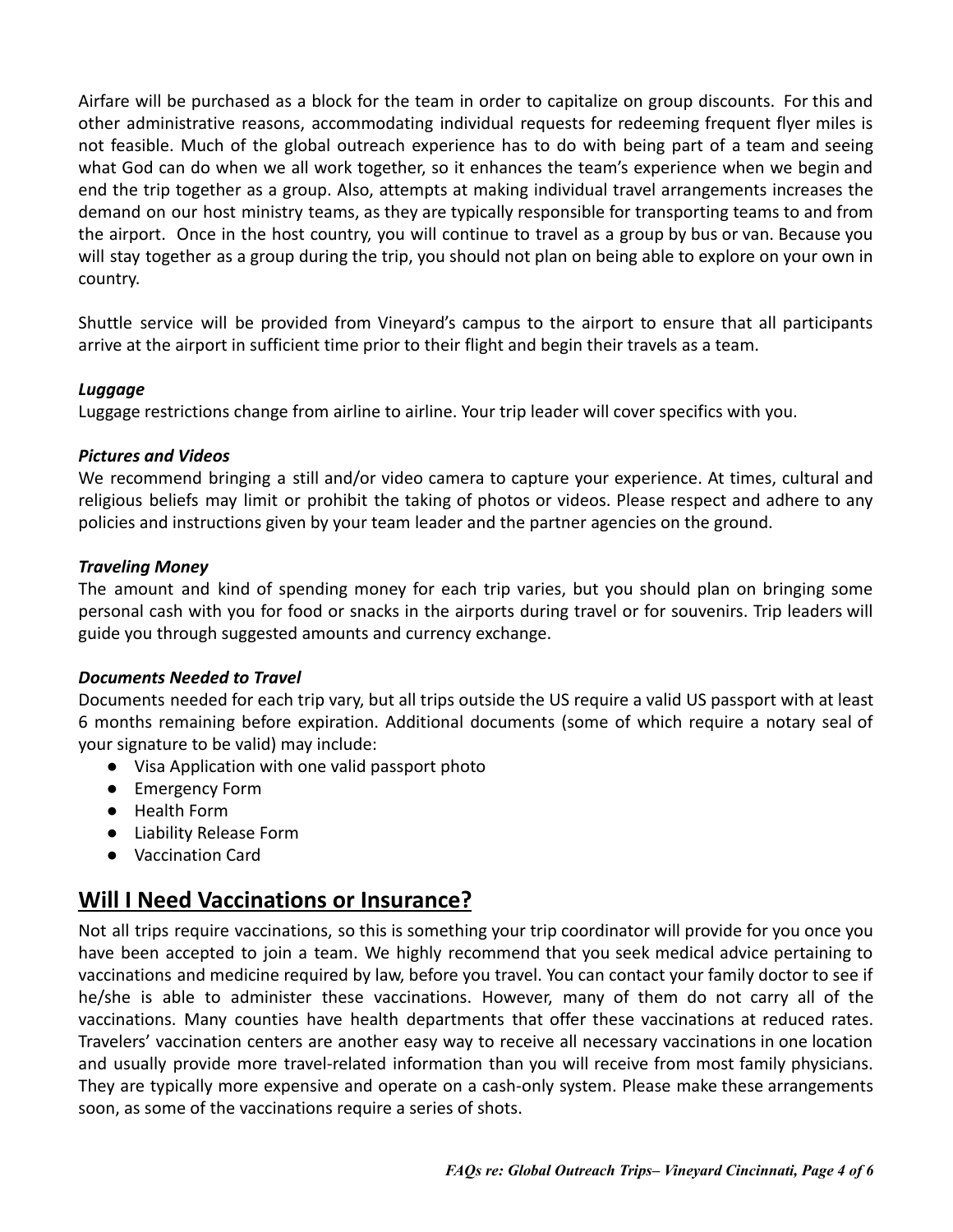Please visit <http://www.cdc.gov> for a complete and updated list of vaccinations recommended by the Centers for Disease Control and Prevention, as well as up-to-date travelers' guides. You may also get this information through your county's health department.

Trip fees include health and evacuation insurance provided through a specialty risk insurance company in the event of an emergency during the trip. You will be asked to provide information on any health insurance you carry on the global outreach trip application.

## **What Does A Typical Day Look Like?**

Your experience will vary depending on which outreach trip you choose to participate in. However, Back2Back and Convoy of Hope structure daily schedules with a mix of work projects, quality time with the children they are serving, personal devotional time, shared meals, Bible study and debriefing as a team. You know best your physical or energy level limitations and we ask that you weigh those against the work projects we will be doing.

### **How Can I Communicate Back Home?**

Communication to the United States is limited. The team leader can purchase a phone card once you arrive. It is possible to use specific types of cell phones while traveling, but you must first check with your provider to see if your phone and service plan provides access and what the associated fees are for international calls or data. Some phones may have to be unlocked before they can work in other countries. Regular access for each individual to call or report back home should not be expected. Please advise loved ones that this is one occasion where no news really is good news! Your group will travel with a phone to be used in emergencies. Methods for your family to get in touch with you in the event of an emergency back home that needs your attention will vary depending on the destination. Please get this information from your trip leader.